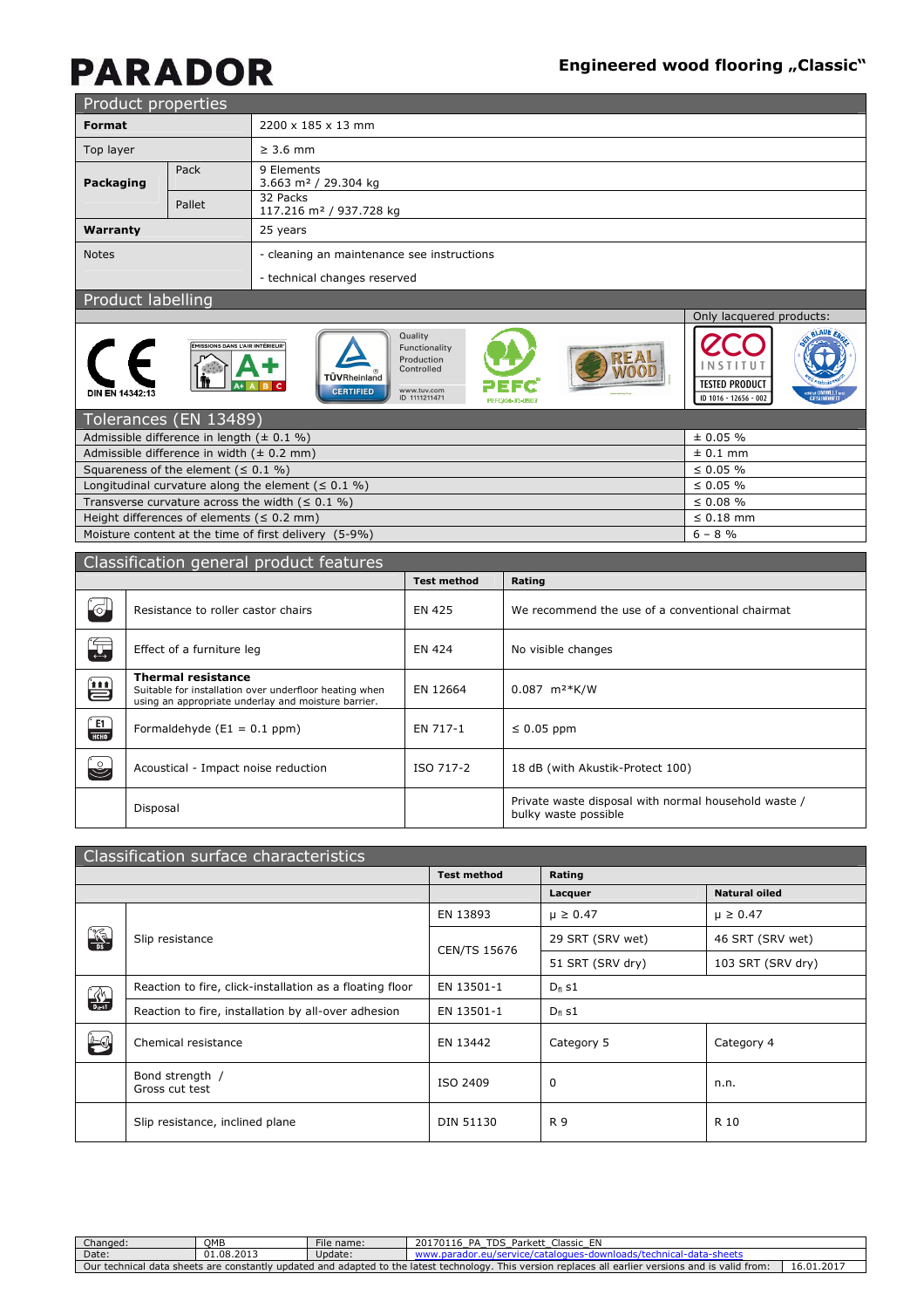| Free sorting according to EN 13489                                                                                                                                                                                                                                                                                                                                                        |                                        |                                                |                                                |                                                                |                                                 |                                                  |                           |                                                        |  |
|-------------------------------------------------------------------------------------------------------------------------------------------------------------------------------------------------------------------------------------------------------------------------------------------------------------------------------------------------------------------------------------------|----------------------------------------|------------------------------------------------|------------------------------------------------|----------------------------------------------------------------|-------------------------------------------------|--------------------------------------------------|---------------------------|--------------------------------------------------------|--|
| <b>Assortment:</b>                                                                                                                                                                                                                                                                                                                                                                        |                                        |                                                |                                                | <b>Block</b>                                                   |                                                 |                                                  |                           |                                                        |  |
| Characteristics according<br>to EN 1310:                                                                                                                                                                                                                                                                                                                                                  | Upper side of the lamella              |                                                |                                                |                                                                |                                                 |                                                  |                           |                                                        |  |
| Type of wood:                                                                                                                                                                                                                                                                                                                                                                             | Canadian maple                         | European maple                                 | <b>Beech</b>                                   |                                                                | Oak                                             |                                                  |                           |                                                        |  |
| Botanical designation / Code (EN<br>13556):                                                                                                                                                                                                                                                                                                                                               | Acer saccharum<br>Marsh. / ACSC        | Acer<br>pseudoplatanus L.<br>/ ACPS            | Fagus sylvatica L. / FASY                      |                                                                | Quercus petraea Liebl., Quercus robur L. / QCXE |                                                  |                           |                                                        |  |
| Origin:                                                                                                                                                                                                                                                                                                                                                                                   | CA, US                                 | BA, HR                                         | HU, HR, SK, BA                                 |                                                                | DE, AT, HU, HR, SK, BA, UA, FR, CZ              |                                                  |                           |                                                        |  |
|                                                                                                                                                                                                                                                                                                                                                                                           | ES-L-AHC                               | ER-L-BAH                                       |                                                | ER-L-BU                                                        |                                                 |                                                  | ER-L-EI                   |                                                        |  |
| Shortcut / sorting / date (internal):                                                                                                                                                                                                                                                                                                                                                     | Version 3<br>2012                      | Version 4<br>2012                              |                                                | Version 5<br>2014                                              |                                                 |                                                  | Version 12<br>2016        |                                                        |  |
|                                                                                                                                                                                                                                                                                                                                                                                           | N2                                     | N <sub>2</sub>                                 | N <sub>2</sub>                                 | N <sub>3</sub>                                                 | N1                                              | N <sub>2</sub>                                   | N <sub>3</sub>            | N4                                                     |  |
| Grade:                                                                                                                                                                                                                                                                                                                                                                                    | <b>Nature</b>                          | <b>Nature</b>                                  | <b>Nature</b>                                  | Living                                                         | <b>Select</b>                                   | <b>Nature</b>                                    | Living                    | Living knotty                                          |  |
| Sound sapwood                                                                                                                                                                                                                                                                                                                                                                             |                                        |                                                |                                                |                                                                | not permitted                                   | not permitted                                    | permitted                 | permitted                                              |  |
| Knot (intergrown)                                                                                                                                                                                                                                                                                                                                                                         | not permitted                          | not permitted                                  | not permitted                                  | permitted:<br>up to 20 mm                                      | not permitted                                   | not permitted                                    | not permitted             | permitted:<br>up to 30 mm                              |  |
| Falling out knot                                                                                                                                                                                                                                                                                                                                                                          | not permitted                          | not permitted                                  | not permitted                                  | not permitted                                                  | not permitted                                   | not permitted                                    | not permitted             | permitted:<br>up to 20 mm                              |  |
| Pinknots                                                                                                                                                                                                                                                                                                                                                                                  | permitted:<br>up to 2 mm               | permitted:<br>up to 2 mm                       | permitted:<br>up to 2 mm                       | permitted                                                      | not permitted                                   | permitted:<br>up to 2 mm                         | permitted:<br>up to 15 mm | permitted:<br>clusters of knots                        |  |
| Filling                                                                                                                                                                                                                                                                                                                                                                                   | not permitted                          | not permitted                                  | not permitted                                  | permitted                                                      | not permitted                                   | not permitted                                    | permitted                 | permitted                                              |  |
| Slight cracks / hairline cracks                                                                                                                                                                                                                                                                                                                                                           | not permitted                          | not permitted                                  | not permitted                                  | not permitted                                                  | not permitted                                   | not permitted                                    | not permitted             | not permitted                                          |  |
| Sugar inclusions, mineral inclusions                                                                                                                                                                                                                                                                                                                                                      | permitted:<br>black stripes            | permitted:<br>colour inclusions<br>up to 50 mm | permitted:<br>colour inclusions<br>up to 30 mm | permitted:<br>colour inclusions /<br>slight<br>discolourations |                                                 |                                                  |                           |                                                        |  |
| Bark pocket                                                                                                                                                                                                                                                                                                                                                                               | not permitted                          | not permitted                                  | not permitted                                  | not permitted                                                  | not permitted                                   | not permitted                                    | not permitted             | not permitted                                          |  |
| Lightning cracks                                                                                                                                                                                                                                                                                                                                                                          | not permitted                          | not permitted                                  | not permitted                                  | not permitted                                                  | not permitted                                   | not permitted                                    | permitted                 | permitted                                              |  |
| Slope of grain                                                                                                                                                                                                                                                                                                                                                                            | no criterion                           | no criterion                                   | no criterion                                   | no criterion                                                   | no criterion                                    | no criterion                                     | no criterion              | no criterion                                           |  |
| Healthy heart                                                                                                                                                                                                                                                                                                                                                                             | not permitted                          | not permitted                                  | not permitted                                  | permitted                                                      |                                                 |                                                  |                           | permitted                                              |  |
| Medullary ray                                                                                                                                                                                                                                                                                                                                                                             | not permitted                          | permitted                                      | permitted                                      | permitted                                                      | permitted                                       | permitted                                        | permitted                 | permitted                                              |  |
| Discoloration, colour variation                                                                                                                                                                                                                                                                                                                                                           | permitted: slight<br>colour variations | permitted: all<br>colours                      | permitted: slight<br>colour variations         | permitted: slight<br>colour variations /                       | permitted: slight<br>colour variations          | permitted: all<br>colours,<br>a few dark stripes | permitted: all<br>colours | permitted: all<br>colours, slight<br>colour variations |  |
| White streaks                                                                                                                                                                                                                                                                                                                                                                             |                                        |                                                |                                                |                                                                | not permitted                                   | permitted                                        | permitted                 | permitted                                              |  |
| Pilling sticks marking                                                                                                                                                                                                                                                                                                                                                                    | not permitted                          | not permitted                                  | not permitted                                  | not permitted                                                  | not permitted                                   | not permitted                                    | not permitted             | not permitted                                          |  |
| Biodeterioration (EN 1311)                                                                                                                                                                                                                                                                                                                                                                | not permitted                          | not permitted                                  | not permitted                                  | not permitted                                                  | not permitted                                   | not permitted                                    | not permitted             | not permitted                                          |  |
|                                                                                                                                                                                                                                                                                                                                                                                           |                                        |                                                |                                                |                                                                |                                                 |                                                  |                           |                                                        |  |
|                                                                                                                                                                                                                                                                                                                                                                                           |                                        |                                                |                                                | <b>Non-visible parts</b>                                       |                                                 |                                                  |                           |                                                        |  |
| All features without restrictions to size or quantity permitted, provided they do not affect the strength or durability of the floor.                                                                                                                                                                                                                                                     |                                        |                                                |                                                |                                                                |                                                 |                                                  |                           |                                                        |  |
|                                                                                                                                                                                                                                                                                                                                                                                           |                                        |                                                |                                                | <b>Comment</b>                                                 |                                                 |                                                  |                           |                                                        |  |
| Maximum 3% of lamellas are allowed in the next lower grading. Wood is a natural product and therefore different in colour and texture. Samples, brochures and photos are therefore only approximate and not<br>binding. The action of sunlight affects the natural variation in wood shade. This allows the product present at the time of delivery of significant differences to master. |                                        |                                                |                                                |                                                                |                                                 |                                                  |                           |                                                        |  |

### Free sorting according to EN 13489

| Changed: | OME        | File name: | 20170116 PA TDS Parkett Classic Anhang EN                                                                                                            |            |  |      |
|----------|------------|------------|------------------------------------------------------------------------------------------------------------------------------------------------------|------------|--|------|
| Date:    | 01.05.2013 | Update:    | www.parador.eu/service/catalogues-downloads/technical-data-sheets                                                                                    |            |  |      |
|          |            |            | Our technical data sheets are constantly updated and adapted to the latest technology. This version replaces all earlier versions and is valid from: | 16.01.2017 |  | Page |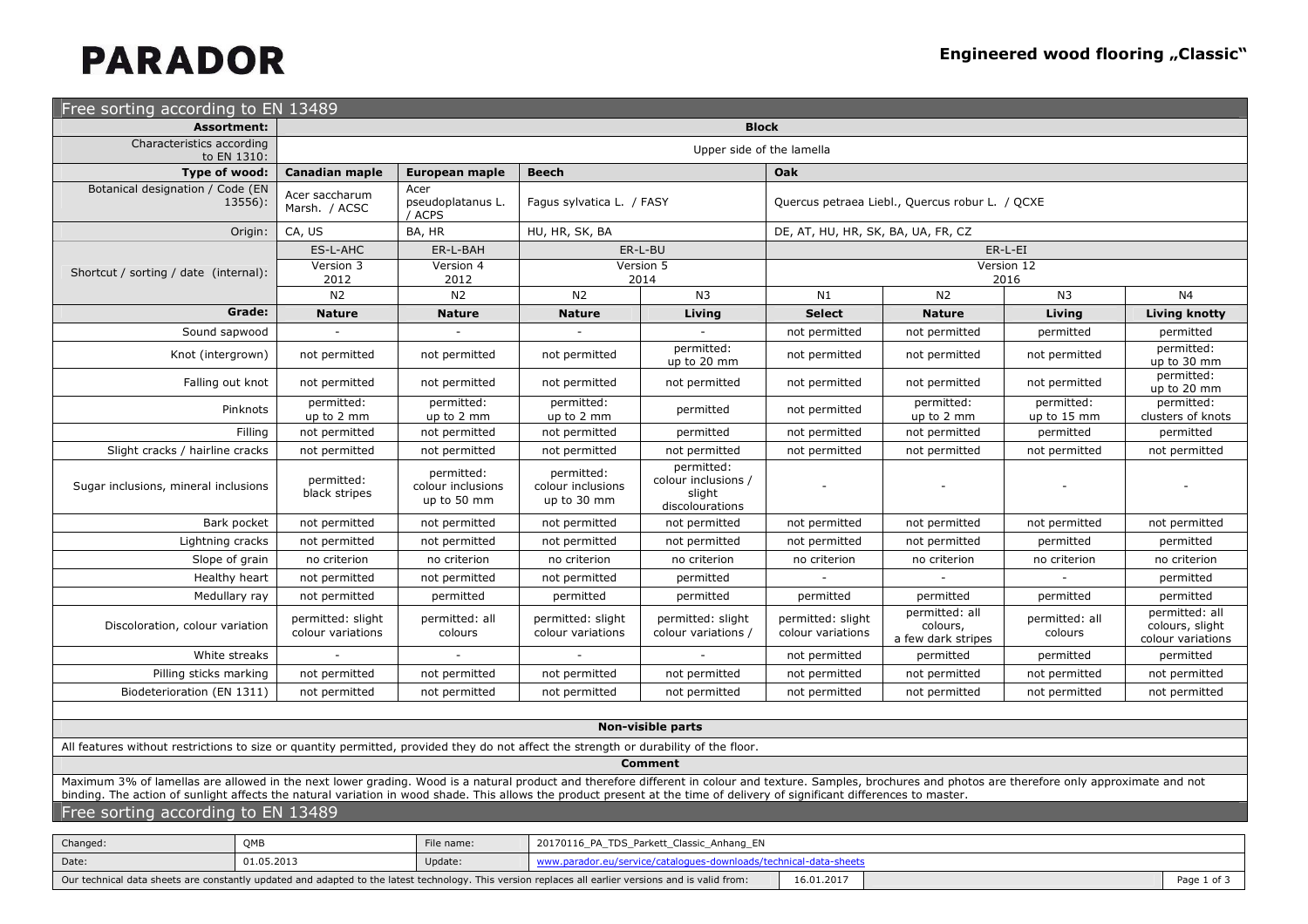| <b>Assortment:</b>                                                                                                                    |                                      |                                        |                           | <b>Fineline pattern</b>   |                           |                                                       |                                 |
|---------------------------------------------------------------------------------------------------------------------------------------|--------------------------------------|----------------------------------------|---------------------------|---------------------------|---------------------------|-------------------------------------------------------|---------------------------------|
| Characteristics according<br>to EN 1310:                                                                                              |                                      |                                        |                           | Upper side of the lamella |                           |                                                       |                                 |
| Type of wood:                                                                                                                         | Ash                                  | <b>European cherry steamed</b>         |                           | <b>American walnut</b>    |                           | Oak                                                   | <b>Ash</b>                      |
| Botanical designation / Code (EN<br>$13556$ :                                                                                         | Fraxinus excelsior L.<br><b>FXEX</b> | Prunus avium L. / PRAV                 |                           | Juglans nigra L. / JGNG   |                           | Quercus petraea<br>Liebl., Quercus robur<br>L. / QCXE | Fraxinus excelsior L.<br>/ FXEX |
| Origin:                                                                                                                               | DE, HU, HR                           | BA, HR, HU, RS                         |                           | <b>US</b>                 |                           | DE, AT, HU, HR, SK,<br>BA, UA, FR, CZ                 | DE, HU, HR                      |
|                                                                                                                                       | ER-L-ES                              |                                        | ES-L-KIR eur              |                           | ER-L-SWN                  | ER-L-EI                                               | ER-L-ES                         |
| Shortcut / sorting / date (internal):                                                                                                 | Version 6<br>2012                    |                                        | Version 3<br>2012         |                           | Version 5<br>2015         | Version 1<br>2011                                     | Version 1<br>2011               |
|                                                                                                                                       | N <sub>3</sub>                       | N <sub>2</sub>                         | N <sub>3</sub>            | N <sub>2</sub>            | N <sub>3</sub>            | N2                                                    | N <sub>3</sub>                  |
| Grade:                                                                                                                                | Living                               | <b>Nature</b>                          | Living                    | <b>Nature</b>             | Living                    | Living                                                | Rustique                        |
| Sound sapwood                                                                                                                         |                                      | permitted                              | permitted                 | permitted                 | permitted                 | permitted                                             |                                 |
| Knot (intergrown)                                                                                                                     | permitted:<br>up to 30 mm            | not permitted                          | permitted:<br>up to 15 mm | permitted:<br>up to 30 mm | permitted:<br>up to 30 mm | permitted:<br>up to 30 mm                             | permitted:<br>up to 30 mm       |
| Falling out knot                                                                                                                      | not permitted                        | not permitted                          | not permitted             | not permitted             | not permitted             | permitted:<br>up to 10 mm                             | not permitted                   |
| Pinknots                                                                                                                              | permitted:<br>up to 3 mm             | permitted:<br>up to 3 mm               | permitted                 | permitted:<br>up to 3 mm  | permitted:<br>up to 8 mm  | permitted:<br>cluster of knots                        | permitted:<br>up to 3 mm        |
| Filling                                                                                                                               | permitted                            | not permitted                          | permitted                 | permitted                 | permitted                 | permitted                                             | permitted                       |
| Slight cracks / hairline cracks                                                                                                       | not permitted                        | not permitted                          | not permitted             | not permitted             | permitted                 | not permitted                                         | not permitted                   |
| Sugar inclusions, mineral inclusions                                                                                                  | permitted                            |                                        |                           |                           | permitted                 |                                                       | permitted                       |
| Bark pocket                                                                                                                           | permitted                            | not permitted                          | not permitted             | not permitted             | not permitted             | not permitted                                         | not permitted                   |
| Lightning cracks                                                                                                                      | not permitted                        |                                        |                           | not permitted             | permitted                 | permitted                                             | not permitted                   |
| Slope of grain                                                                                                                        | no criterion                         | no criterion                           | no criterion              | no criterion              | no criterion              | no criterion                                          | no criterion                    |
| Healthy heart                                                                                                                         | permitted                            | $\sim$                                 | $\sim$                    | $\sim$                    | $\sim$                    | permitted                                             | permitted                       |
| Medullary ray                                                                                                                         | permitted                            |                                        |                           |                           |                           | permitted                                             | permitted                       |
| Discoloration, colour variation                                                                                                       | permitted: all colours               | permitted: slight<br>colour variations | permitted: all colours    | permitted                 | permitted                 | permitted                                             | permitted                       |
| White streaks                                                                                                                         | not permitted                        | not permitted                          | not permitted             | $\sim$                    | $\sim$                    | permitted                                             | permitted                       |
| Pilling sticks marking                                                                                                                | not permitted                        | not permitted                          | not permitted             | not permitted             | not permitted             | not permitted                                         | not permitted                   |
| Biodeterioration (EN 1311)                                                                                                            | not permitted                        | not permitted                          | not permitted             | not permitted             | not permitted             | not permitted                                         | not permitted                   |
|                                                                                                                                       |                                      |                                        | Non-visible parts         |                           |                           |                                                       |                                 |
| All features without restrictions to size or quantity permitted, provided they do not affect the strength or durability of the floor. |                                      |                                        |                           |                           |                           |                                                       |                                 |
|                                                                                                                                       |                                      |                                        | <b>Comment</b>            |                           |                           |                                                       |                                 |

Maximum 3% of lamellas are allowed in the next lower grading. Wood is a natural product and therefore different in colour and texture. Samples, brochures and photos are therefore only approximate and not<br>binding. The actio

| Changed: | OMB        | File name: | 20170116_PA_TDS_Parkett_Classic_Anhang_EN                                                                                                            |            |  |  |
|----------|------------|------------|------------------------------------------------------------------------------------------------------------------------------------------------------|------------|--|--|
| Date:    | 01.05.2013 | Update:    | www.parador.eu/service/catalogues-downloads/technical-data-sheets                                                                                    |            |  |  |
|          |            |            | Our technical data sheets are constantly updated and adapted to the latest technology. This version replaces all earlier versions and is valid from: | 16.01.2017 |  |  |